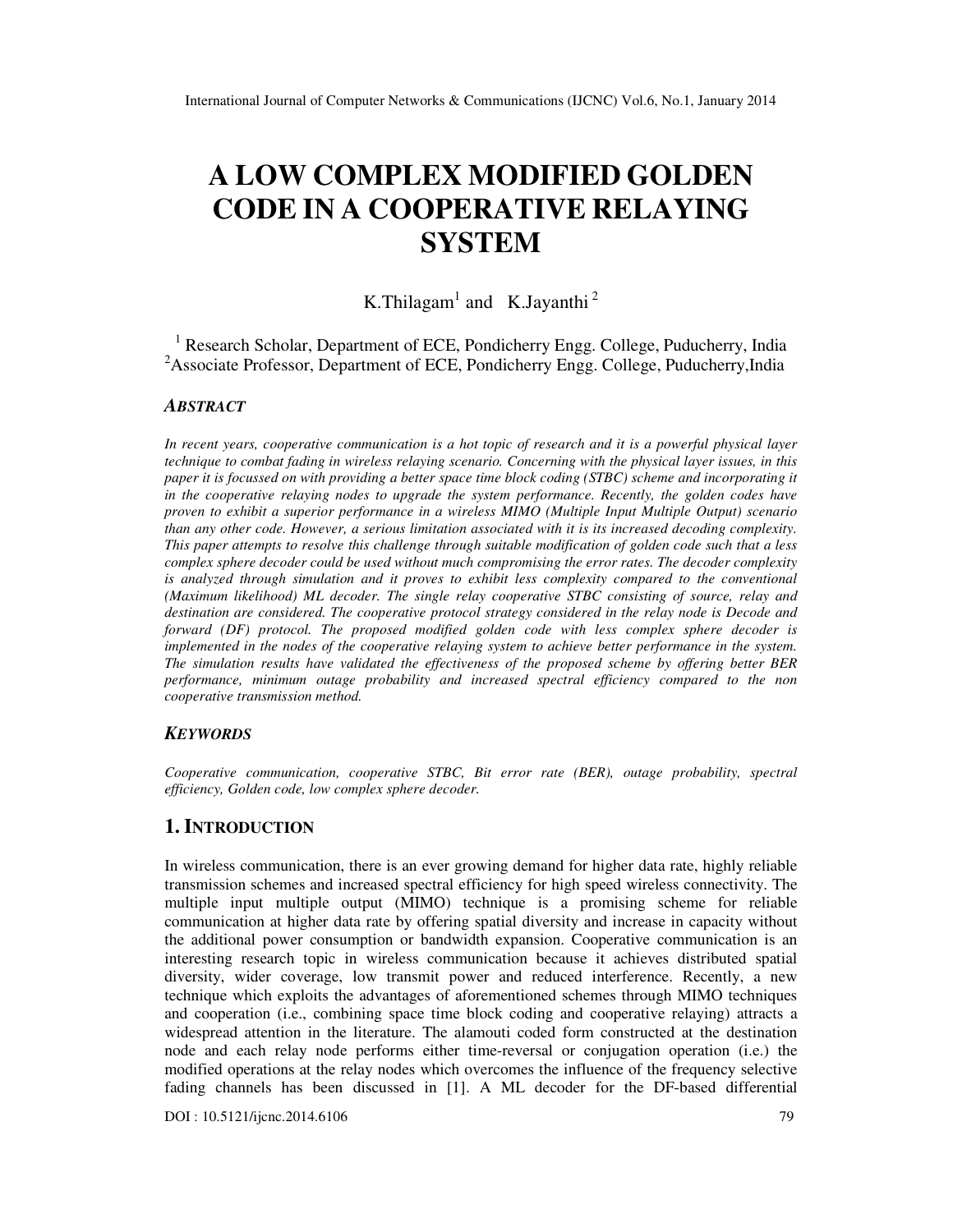cooperative system utilizing complex-valued unitary and non-unitary constellations and uncoded transmissions. Also, deriving a (piecewise linear) PL decoder for complex-valued unitary, nonunitary constellations and closed-form expression of the approximate uncoded symbol error rate (SER) has been discussed in [2]. In [3] discussed about the signal designs such as space time codings / modulations to achieve full cooperative diversity and an overview of the efforts on combating the time and frequency asynchronism of the cooperative communication network. The joint source channel coding (JSCC) scheme for scalable video transmission over cooperative MIMO which was capable of dynamically adapting to the varying MIMO channel has been discussed in [4]. In [5] the authors discussed, about the application of adaptive modulation concept to the performance of cooperative techniques and to improve the spectral efficiency of the amplify and forward system. The measured bit error rate performance of a three node cooperative communication system operating with a maximum ratio combining technique and two cooperative coded schemes using hard and soft decision decoding has been discussed in [6]. The Distributed space time trellis codes (DSTTC) design criteria formulation with perfect and imperfect decoding at the relay and the derivation of the upper bounds of pair wise error probability (PEP) for different channel condition has been discussed in [7].

In [8], the authors has discussed the Double-differential (DD) modulation for amplify and forward (AAF) cooperative communications system that works well with carrier offsets and further the numerical power allocation improves the performance of the system. The Distributed source coding, channel coding and modulation(DSCM) designed for ensuring the decoding convergence of its constituent component codes , the variable length code(VLC) and two coded modulation (CM) schemes for cooperative communications has been discussed in [9]. An efficient space time coded cooperative relay communications scheme that employs linear precoding and a distributed relay selection algorithm to maximize the signal to noise ratio at the receiver has been discussed in [10].In [11], the space time block codes for a half-duplex multiple input multiple output (MIMO) and non-orthogonal amplify and forward (NAF) cooperative diversity scheme with multiple relays has been discussed. The achievable rates and fairness for several protocols using rateless codes has been discussed in [12]. In [13], the authors discussed about the relay using AF method and the source constructed with a distributed alamouti space time code and each terminal transmitted with the row of alamouti code. The design of space time codes that are capable of achieving the full diversity and by illustrating how cooperation among nodes with different numbers of antennas can be accomplished and how the quality of interuser link can be affected has been discussed in [14].

For a 2x2 MIMO system, golden code was discussed as a full rate and full diversity code with Non-vanishing minimum determinant (NVD) in [15].In [16], the implementation of the golden ratio encoder such that the exponential accuracy is robust against the threshold effects using Directed acyclic graphs (DAG) model has been discussed. A new ML decoding algorithm for the golden code which retains its fast decodable property on time varying channels and its comparison with the overlaid alamouti code has been discussed in [17]. In [18] the authors discussed, a method to develop the suboptimal decoders for the golden code with reduced complexity and near –ML performance, as the ML- decoding of the golden code have higher complexity. In [19], the design of low complex Maximum likelihood (ML) decoder for Space Time Block Codes (STBC) and embedded orthogonal STBC with symmetric and asymmetric coding conditions has been discussed. Multigroup maximum-likelihood (ML) decoding for collocated and distributed space-time block codes (DSTBCs) and the orthogonal frequencydivision multiplexing (OFDM)-based Alamouti space-time coded scheme application in synchronous wireless relay networks has been discussed in [20]. A suitable modification of golden code with less complex sphere decoder was proposed to achieve the better BER performance compared to the conventional space time block codes has been analysed and discussed in [21].In this paper, the proposed modified golden codes with less complex sphere decoder in [21] is implemented in the nodes of cooperative relaying system and its performance is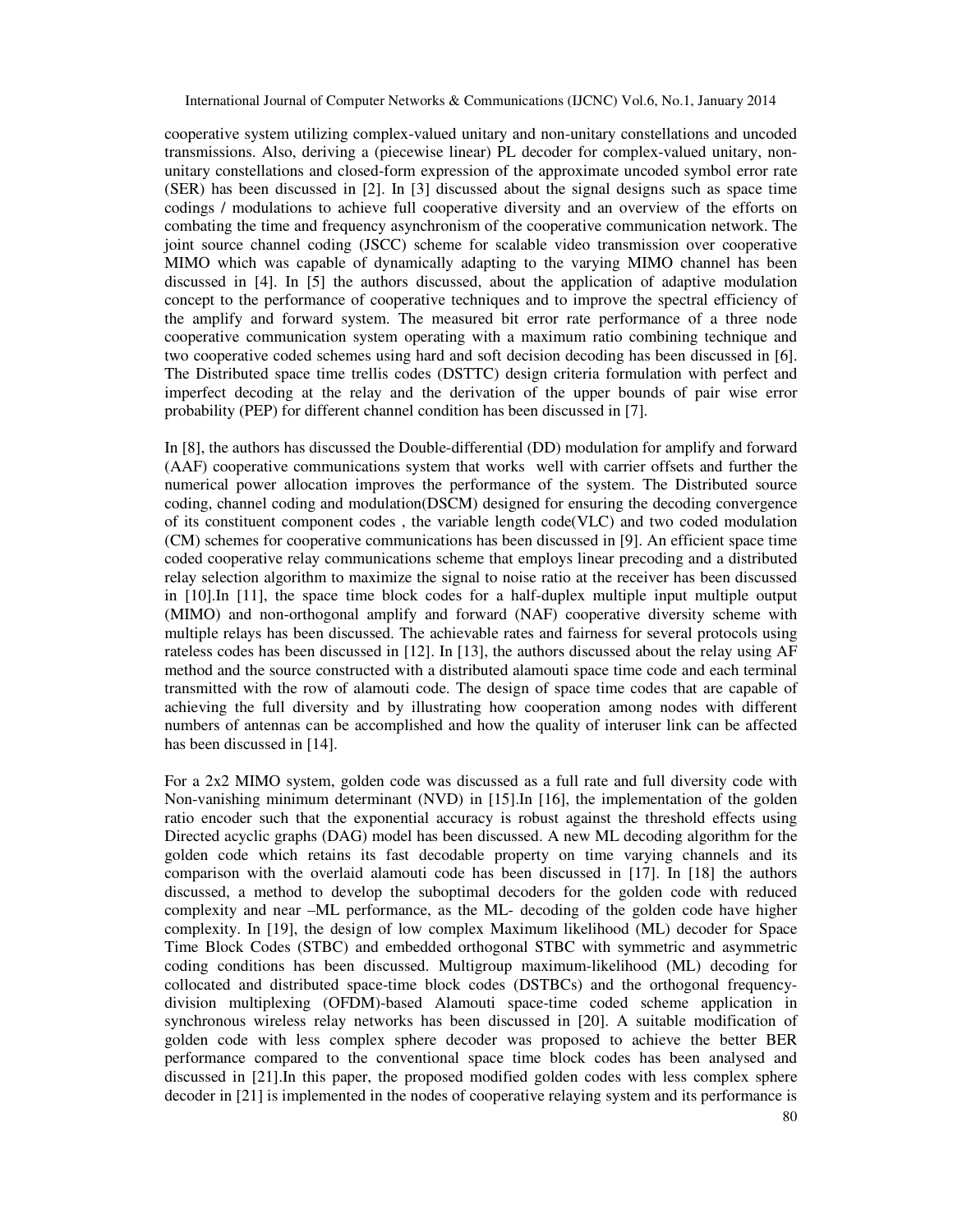analyzed. The simulation results shows that the proposed scheme under cooperative relaying scenario offers better BER performance, minimum outage probability and maximum spectral efficiency compared to the non-cooperative transmission scheme.

The remaining part of the paper is organized as follows: In section 2, the system model of the proposed cooperative relaying scheme is elaborated. In section 3, the proposed modified golden code is discussed analytically. Section 4, elaborates the decoder design for the proposed setup. Simulation results are discussed in Section 5. Section 6, deals with the conclusion of the paper.

# **2. SYSTEM MODEL OF THE PROPOSED COOPERATIVE RELAYING SCHEME**

Consider a cooperative communication network consisting three nodes, the source(S) node, relay(R) node and destination(D) node each has two antennas. Let ' $h_{s,r}$ ' be the fading channel matrix between the S and R, 'h<sub>s,d</sub>' be the fading channel matrix between S and D, and 'h<sub>r,d</sub>' be the fading channel matrix between R and D. Since the assumption is two antennas, all the fading channel matrices are 2 x 2 matrices whose entries are independent complex Gaussian random variables with zero mean and unit variance. The terms ,  $h^{\scriptscriptstyle i,j}_{\scriptscriptstyle s,r},$   $h^{\scriptscriptstyle i,\prime}_{\scriptscriptstyle r}$  $h_{\scriptscriptstyle r,d}^{\scriptscriptstyle i,j}$  and  $h_{\scriptscriptstyle s,d}^{\scriptscriptstyle i,j}$ 

for *i, j* = 1, 2 are the fading coefficients from the *i*<sup>th</sup> transmit antenna to the *j*<sup>th</sup> receive antenna for the corresponding channels. Further, the assumptions made are cellular mobile environment, the rayleigh fading for all channels and perfect channel state information is known at the receiver. It is also assumed to have half duplex communication that is, all nodes can either transmit or receive and two phase cooperative communications. Cooperative protocol strategies are classified by the operation at R and here it is assumed to be DF protocol, where R decodes the received signal, reencodes, and transmits to D.



Figure 1. Cooperative Communication for single relay with the Implementation of Proposed low complex modified golden codes in the nodes

Referring to the Figure.1, the system model of the proposed scheme has the source node, relay node and the destination node each having two antennas. The cooperation strategy is modeled with two orthogonal phases to avoid the interferences. In phase 1, source sends information to the destination and the information is received by the relay at the same time. In phase 2, the relay helps the source by forwarding or retransmitting the information to the destination. In phase 1, the source broadcasts its information to both the destination and the relay. The received signals at the destination and the relay are obtained as,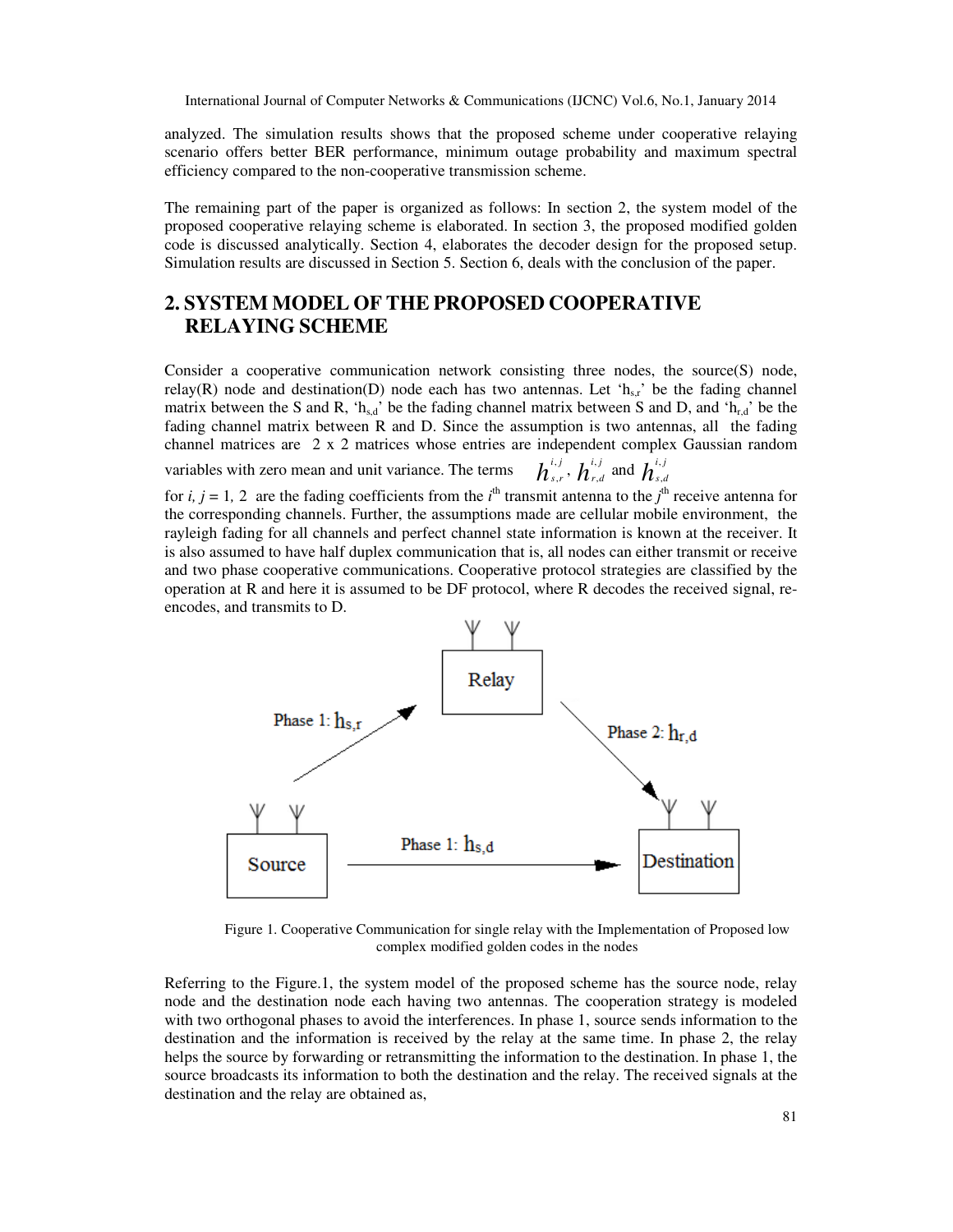$$
y_{s,d} = \sqrt{P} h_{s,d} x + n_{s,d} \tag{1}
$$

$$
y_{s,r} = \sqrt{P} h_{s,r} x + n_{s,r} \tag{2}
$$

In phase 2, the relay forwards a processed version of the source's signal to the destination and this is obtained as,

$$
\mathcal{Y}_{r,d} = \boldsymbol{h}_{r,d} \, q(\mathcal{Y}_{s,r}) + \boldsymbol{n}_{r,d} \tag{3}
$$

the function q (.) depends on which processing is implemented at the relay node.

Where, 'P' is the total transmit power at the source, 'x' is the transmitted information symbol, 'n<sub>s,d</sub>', 'n<sub>s,r</sub>' and 'n<sub>r,d</sub>' are the additive noises, 'h<sub>s,d</sub>', 'h<sub>s,r</sub>' and 'h<sub>r,d</sub>' are the channel coefficient from source to destination, source to relay and relay to destination respectively. They are modelled as zero-mean, complex Gaussian random variables with variances  $\sigma_{s,d}^2$ ,  $\sigma_{s,r}^2$  and  $\sigma_{r,d}^2$ respectively. With the variance 'N<sub>o</sub>' the noise terms ' $n_{s,d}$ ', ' $n_{s,r}$ ' and ' $n_{r,d}$ ' are modeled as zeromean, complex Gaussian random variables.The mutual information in terms of channel fades for decode and forward transmission is given by,

$$
I_{DF} = \frac{1}{2} \min \left\{ \log \left( 1 + \Gamma \left| h_{s,r} \right|^2 \right), \log \left( 1 + \Gamma \left| h_{s,d} \right|^2 + \Gamma \left| h_{r,d} \right|^2 \right) \right\} \tag{4}
$$

Considering rayleigh fading channel, the outage probability can be written as,

$$
\Pr[I_{DF} < R] = \Pr\left\{ \left| h_{s,r} \right|^2 < \frac{2^{2R} - 1}{\Gamma} \right\} + \Pr\left\{ \left| h_{s,r} \right|^2 > \frac{2^{2R} - 1}{\Gamma} \right\} \Pr\left\{ \left| h_{s,d} \right|^2 + \left| h_{r,d} \right|^2 < \frac{2^{2R} - 1}{\Gamma} \right\} \tag{5}
$$

Averaging over the channel conditions, the outage probability for decode and forward is given by,

$$
\Pr\left[\boldsymbol{I}_{DF} < \boldsymbol{R}\right] = \frac{1}{\sigma_{s,r}^2} \frac{2^{2\ell} - 1}{\Gamma} \tag{6}
$$

#### **2.1. Internal Structure of the Nodes**

This section elaborates the internal structures of the source node, relay node and destination node which are shown in Figure (a), Figure (b) and Figure (c).

Referring to the figure (a), the source node consists of two blocks namely QAM modulator block and RGR\_GC encoder block. The operation at the source node is, the input bit streams are given as input to the QAM modulator and in the modulator bits are mapped according to the constellation and further encoded with RGR\_GC encoder. Then, the encoded signal is launched over the two transmitting antennas.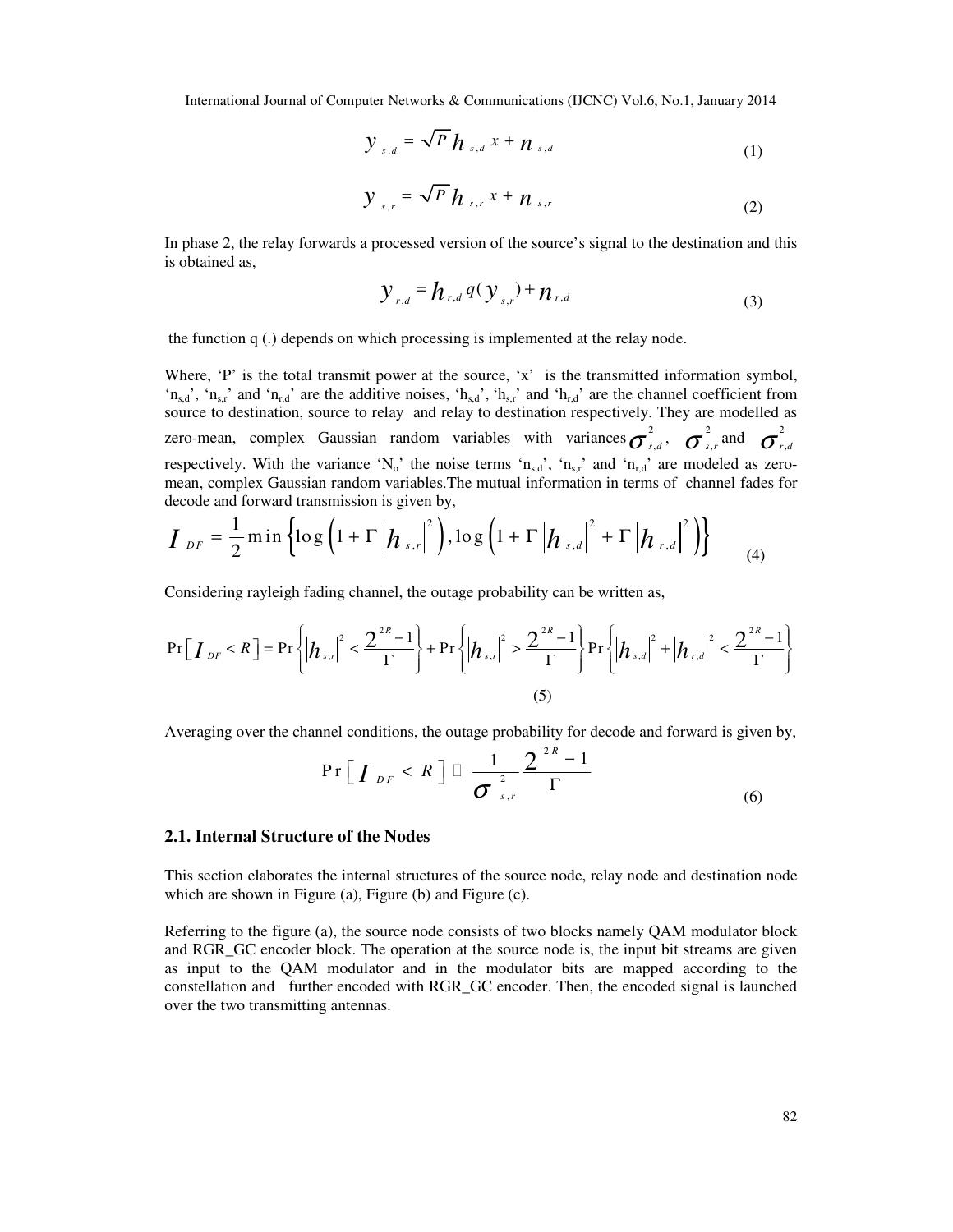

Figure (b). Relay node

Referring to the figure (b), the relay node consists of two blocks (i.e) the decoder block and forward block. The decoder block in turn has two blocks namely RGR\_GC decoder and QAM demodulator. The forward block in turn has two blocks namely QAM modulator and RGR\_GC encoder. The process involved is, the relay receives the overheard signals and it is given to the decoder block. In decoder block, the signal is decoded and demodulated. Then the decoder output is given as input to the forward block. The forward block re-encodes the input signal according to QAM constellation and generates the Decode and Forward (DF) signals. Further, the DF signal is launched over the two transmitting antennas.



Figure (c). Destination node

Referring to the figure (c), the destination node consists of two blocks namely signal combining with RGR GC decoding block and QAM demodulation block. The process involved is, the signals are received and combined using maximum ratio combiner and decoded using RGR\_GC decoder. The decoder output is given as input to the QAM demodulator and finally the output bit streams are obtained. The next section deals with the proposed reduced golden ratio-golden code (RGR-GC) and its properties in detail.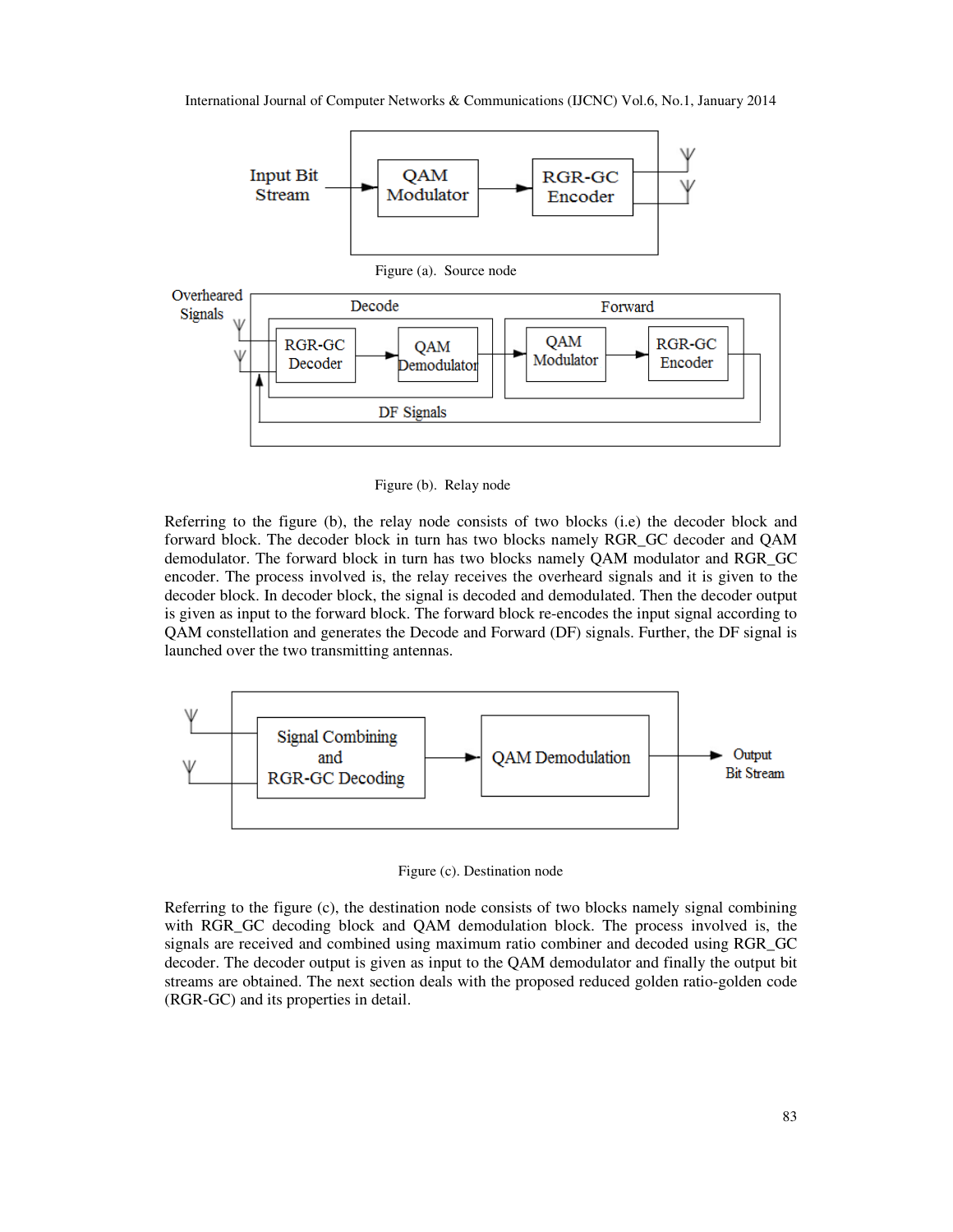## **3. PROPOSED REDUCED GOLDEN RATIO –GOLDEN CODE (RGR-GC)**

In this section, the proposed code and its properties satisfying golden codes are explained further. The RGR-GC is a scaled version of golden code which is used to normalize the energy and in turn, yields the performance improvement in the system. A reduced golden ratio-golden code (RGR-GC) is obtained by choosing a minimum polynomial equation in such a way that, it obtains the reduced golden ratio without losing golden codes key properties. The minimum polynomial equation considered to obtain the reduced golden ratio is

 $X^2$ -0.5x-0.5=0.  $1 + \sqrt{2}$  $\theta = \frac{1 + \sqrt{2}}{2}$ , Where, 'θ' is the reduced golden ratio

Having defined the polynomial and RGR, the next attempt is to focus onto shaping up the process to yield lossless property. A codeword from this algebra, before shaping is of the form,

$$
\begin{bmatrix} a+b\theta & c+d\theta \\ i(c+d\sigma(\theta)) & a+b\sigma(\theta) \end{bmatrix}
$$
 (7)

where, the information symbols a,b,c,d  $\in \mathbb{Z}[i]$ . The proposed code with Cyclic division Algebra (CDA) and its properties fulfilment are explained further.

**Property 1: Cubic Shaping.** This section adds cubic shaping to the codebook which provides the information lossless property. For Z[i]-lattice, the codeword is generated by the matrix,

$$
\begin{pmatrix} 1 & \theta \\ 1 & \sigma(\theta) \end{pmatrix} \tag{8}
$$

There will be some shaping loss as the matrix is not unitary. These problems can be fixed without losing the other algebraic properties. This issue can be addressed by lattice A with a 'M'generator matrix is given by,  $\sim$  1.0  $\sim$  1.0  $\sim$  1.0  $\sim$  1.0  $\sim$  1.0  $\sim$  1.0  $\sim$  1.0  $\sim$  1.0  $\sim$  1.0  $\sim$  1.0  $\sim$  1.0  $\sim$  1.0  $\sim$  1.0  $\sim$  1.0  $\sim$  1.0  $\sim$  1.0  $\sim$  1.0  $\sim$  1.0  $\sim$  1.0  $\sim$  1.0  $\sim$  1.0  $\sim$  1.0  $\sim$  1.0  $\sim$  1.0  $\sim$ 

$$
M = \begin{pmatrix} \alpha & 0 \\ 0 & \sigma(\alpha) \end{pmatrix} \begin{pmatrix} 1 & \theta \\ 1 & \sigma(\theta) \end{pmatrix} = \begin{pmatrix} \alpha & \alpha\theta \\ \sigma(\alpha) & \sigma(\alpha)\sigma(\theta) \end{pmatrix}
$$
(9)

To make 'M' as unitary matrix, the selection is made in such a way that  $\alpha \in O_{L}$ The lattice  $\Lambda$  in the determinant form can be written as,

$$
\det(\Lambda) = \left| N_{L/K}(\alpha) \right|^2 \left| d_{\varrho(\sqrt{2})} \right|
$$
  
= 2 \left| N\_{L/K}(\alpha) \right|^2 \tag{10}

To have the lattice  $Z[i]^2$ , important condition is that the det( $\Lambda$ ) should be a square integer. To find such an element, the factorization of 2 in  $O<sub>L</sub>$  is given by,

$$
2 = (1 + i - i\theta)^2 (1 - i + i\theta)^2
$$
\n(11)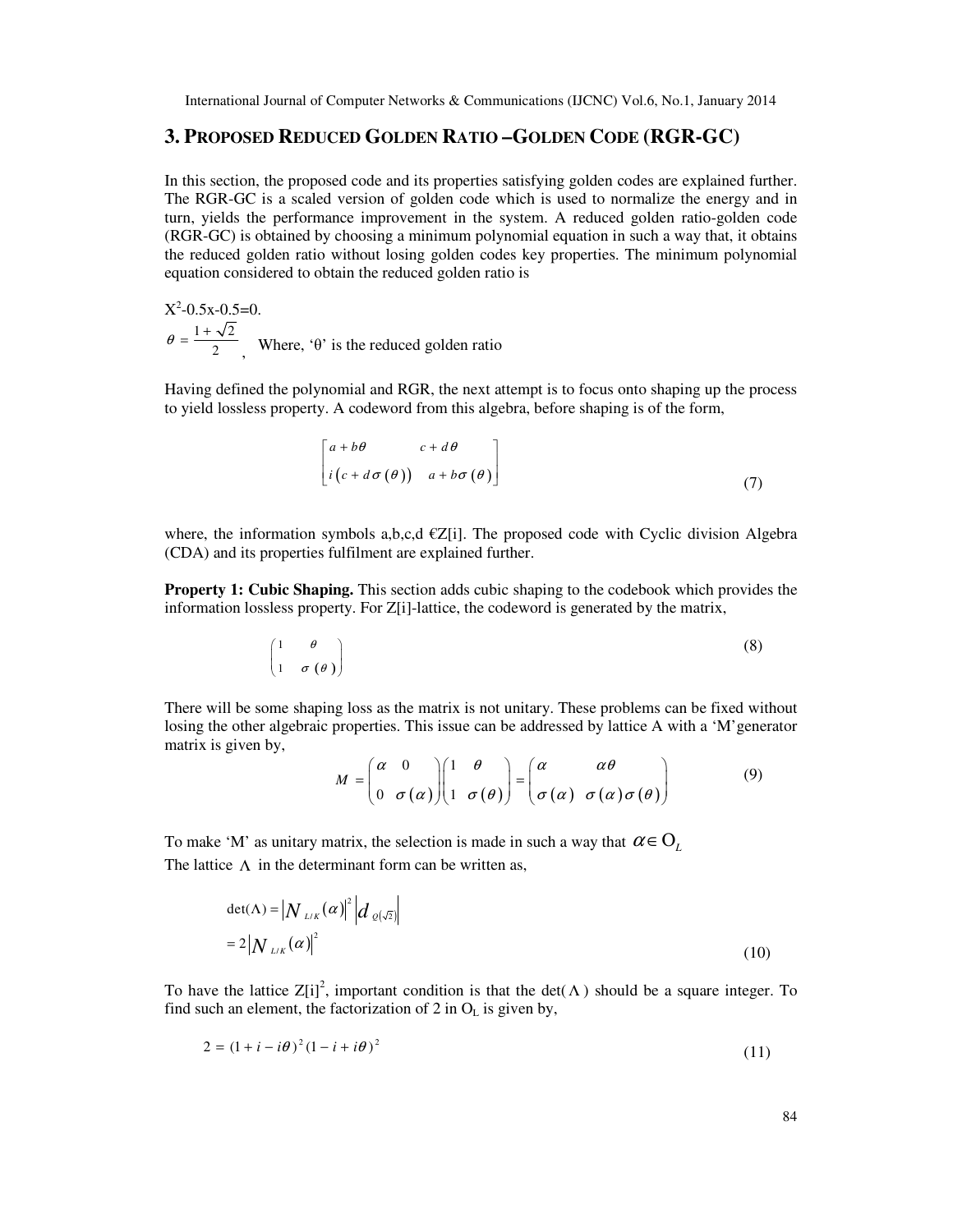Choosing  $(\alpha = 1 + i - i\theta)$ .It can be checked whether the obtained is right lattice using the generator matrix M, where  $M^{\dagger} = 2I_2$  is obtained by direct computation. The unitary matrix is 1 2 *M* which yields the shaping property in the first layer and cubic shaping on the other layer. Adding the shaping property, the codeword 'X' belonging to the RGR-GC has the form,

$$
X = \frac{1}{\sqrt{2}} \begin{bmatrix} \alpha(a+b\theta) & \alpha(c+d\theta) \\ i\sigma(\alpha)(c+d\sigma(\theta)) & \sigma(\alpha)(a+b\sigma(\theta)) \end{bmatrix}
$$
(12)

Where a, b, c, d are QAM symbols and it takes any value in Z[i]. In an infinite code  $C_{\infty}$ , a, b, c, d can take any value in Z[i] that is the finite signal constellations are carved from infinite lattices.

**Property 2: Minimum Determinant.** The computation of the minimum determinant of an infinite code is discussed next. Therefore,

$$
X = \frac{1}{\sqrt{2}} \begin{bmatrix} \alpha & 0 \\ 0 & \sigma(\alpha) \end{bmatrix} \begin{bmatrix} (a+b\theta) & (c+d\theta) \\ i(c+d\sigma(\theta)) & (a+b\sigma(\theta)) \end{bmatrix}
$$
(13)

Where, 
$$
\alpha \sigma(\alpha) = 1 + i
$$

$$
\det(X) = \frac{1+i}{2} \Big[ \big( a+b\theta \big) \big( a+b\sigma \big( \theta \big) \big) - i \big( c+d\theta \big) \big( c+d\sigma \big( \theta \big) \big) \Big]
$$
\n
$$
= \frac{1}{1+i} \Big[ \big( a^2 + ab - b^2 - i \big( c^2 + cd - d^2 \big) \big) \Big]
$$
\n(14)

where,  $|a^2 + ab - b^2 - i(c^2 + cd - d^2)|^2$  is 1.As it is required by the NVD property, the minimum determinant of infinite code is bounded away from zero. To be noted is factor 'i'ensures that the

average transmitted energy is uniform from both antennas in both channel uses and  $|i|^2 = 1$ ,

Thus, 
$$
\delta_{\min}(C_{\infty}) = \min_{X \neq 0} |\det(X)|^2 = \frac{1}{2}
$$
 (15)

The next section explains a new low complexity decoder for the proposed code which is the major task of the golden codes.

## **4. PROPOSED LOW COMPLEXITY SPHERE DECODER**

In this section, a new low complexity decoder for the Reduced Golden Ratio- golden codes (RGR-GC) is described. To reduce the decoding complexity, many methods have been analyzed. In [19], the low complexity decoding for the space time block codes and the key properties for reducing the decoding complexity was discussed in broad sense. One of the properties considered in the proposed method is, the real and imaginary parts of the symbol are decoded separately. Moreover, the channel matrix H=QR, was decomposed using QR decomposition method, where, 'Q' is a unitary matrix and 'R' is an upper triangular matrix. The 'R' matrix with zero entries and the real elements in it potentially reduce the decoding complexity. In the proposed method, the real and imaginary parts of the symbol are decoded separately using sphere decoder with tree search algorithm, in a single symbol manner for Reduced Golden ratio Golden codes (RGR\_GC). The steps involved in the receiver side and algorithm used is explained further. At the receiver,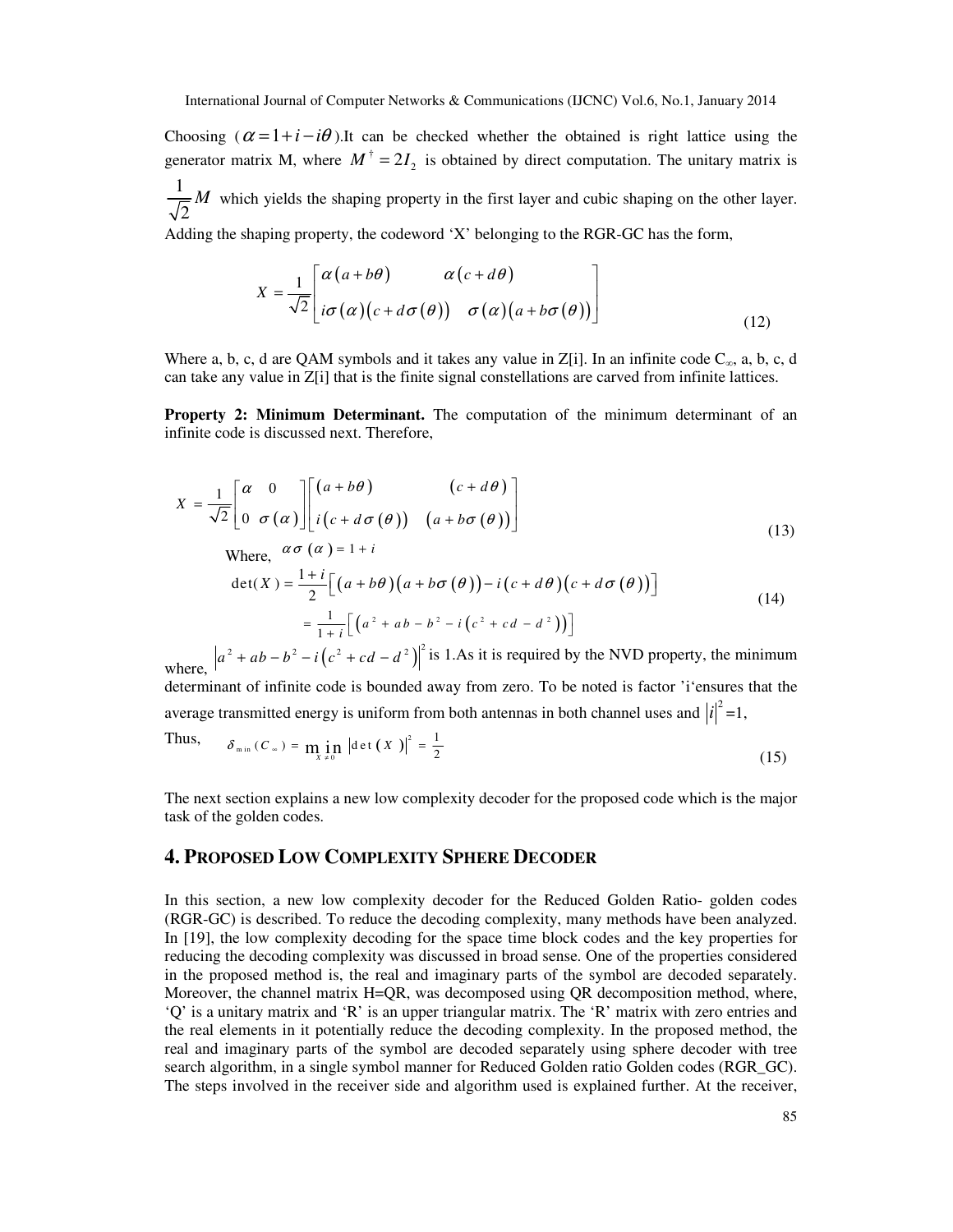the received vector of samples  $y = \begin{bmatrix} y_1 \end{bmatrix}$   $\begin{bmatrix} 1 \end{bmatrix}$ ,  $y_2 \begin{bmatrix} 2 \end{bmatrix}$ ,  $y_3 \begin{bmatrix} 3 \end{bmatrix}$ ,  $y_4 \begin{bmatrix} 4 \end{bmatrix}$ <sup>r</sup> with two antennas at two time instances can be obtained as,

$$
y=Hx+n
$$
 (16)

where, 'x' is an transmitted symbol vector, 'n ' is the noise vector and 'H' is the effective channel matrix represented as,  $X = [X_1, X_2, X_3, X_4]^T$ ,  $n = [n_1[1], \dots, n_2[2]]^T$  and

$$
H = \begin{bmatrix} h_{11}[1] & 0 & \phi h_{21}[1] & 0 \\ 0 & h_{21}[2] & 0 & \phi h_{11}[2] \\ h_{12}[1] & 0 & \phi h_{22}[1] & 0 \\ 0 & \phi h_{22}[2] & 0 & \phi h_{12}[2] \end{bmatrix} \begin{bmatrix} \alpha & \beta & 0 & 0 \\ -\beta & \alpha & 0 & 0 \\ 0 & 0 & \alpha & \beta \\ 0 & 0 & -\beta & \alpha \end{bmatrix}
$$
(17)

respectively. where,  $\phi = e^{\int \frac{\pi}{4}}$ ,  $\alpha = \cos(\theta)$ ,  $\beta = \sin(\theta)$ 

In the above equation, H=QR is an orthogonal-triangular decomposition of the effective channel matrix where, Q is unitary and R is upper triangular. The Gram-Schmidt orthonormalization is followed for the decomposition. Where this procedure is applied to the columns of H, then the entry of R in row i and column j will be the inner product between the i<sup>th</sup> column of Q and j<sup>th</sup> column of H. Therefore,  $r_{i,j}=q_i*h_j$ . In direct computation of R, the elements  $r_{1,2}$  and  $r_{3,4}$  are real, through the diagonal elements and the other elements are complex by nature. From the effective channel matrix, the diagonal elements  ${r_{1,1}...r_{4,4}}$  and nondiagonal elements  $r_{1,2}$  and  $r_{3,4}$  by direct computation is obtained as,

$$
r_{11} = \sqrt{\alpha^2 \gamma_1 + \beta^2 \gamma_2}, \quad r_{12} = \frac{1}{r_{11}\sqrt{2}} (\gamma_1 - \gamma_2), \quad r_{22} = \frac{1}{r_{11}} \sqrt{\gamma_1 \gamma_2}
$$
  

$$
r_{33} = \sqrt{\frac{\alpha^2 (\gamma_3 + \gamma_4)}{\gamma_1^2} + \frac{\beta^2 (\gamma_5 + \gamma_6)}{\gamma_2^2}}, \quad r_{34} = \frac{1}{r_{33}\sqrt{2}} \frac{(\gamma_3 + \gamma_4)}{\gamma_1^2} - \frac{(\gamma_5 + \gamma_6)}{\gamma_2^2}
$$
  

$$
r_{44} = \left(\frac{1}{r_{33}\gamma_1 \gamma_2}\right)^2 \sqrt{(\gamma_3 + \gamma_4)(\gamma_5 + \gamma_6)} \left(\alpha^2 \gamma_2^2 (\gamma_3 + \gamma_4) + \beta^2 \gamma_1^2 (\gamma_5 + \gamma_6)\right)
$$
  
and so on Decomposing the 'R' and 'X' matrix it is not as

and so on.Decomposing the 'R' and 'X' matrix, it is got as,  $\begin{bmatrix} r_{11} & r_{12} & r_{13} & r_{14} \end{bmatrix}$ 

$$
R = \begin{bmatrix} r_{11} & r_{12} & r_{13} & r_{14} \\ 0 & r_{22} & r_{23} & r_{24} \\ 0 & 0 & r_{33} & r_{34} \\ 0 & 0 & 0 & r_{44} \end{bmatrix}, \qquad X = \begin{bmatrix} x_1^R + jx_1^T \\ x_2^R + jx_2^T \\ x_3^R + jx_3^T \\ x_4^R + jx_4^T \end{bmatrix}
$$

The 'R' matrix entries  $r_{11}$ ,  $r_{12}$ ,  $r_{22}$ ,  $r_{33}$ ,  $r_{34}$ ,  $r_{44}$  are real and in terms of  $z = Q^*y$ , the decoder chooses x to minimize,

$$
P(x) = \|y - Hx\|^2
$$
(18)

where,  $P(x)$  is the total cost metric.

$$
= \|z - R_1x_1 - R_2x_2 - R_3x_3 - R_4x_4\|^2
$$

The decoder proceeds as follows and the total cost of (18) can be written as,

$$
P(x) = \|y - R_1 x_1\|^2
$$
 (19)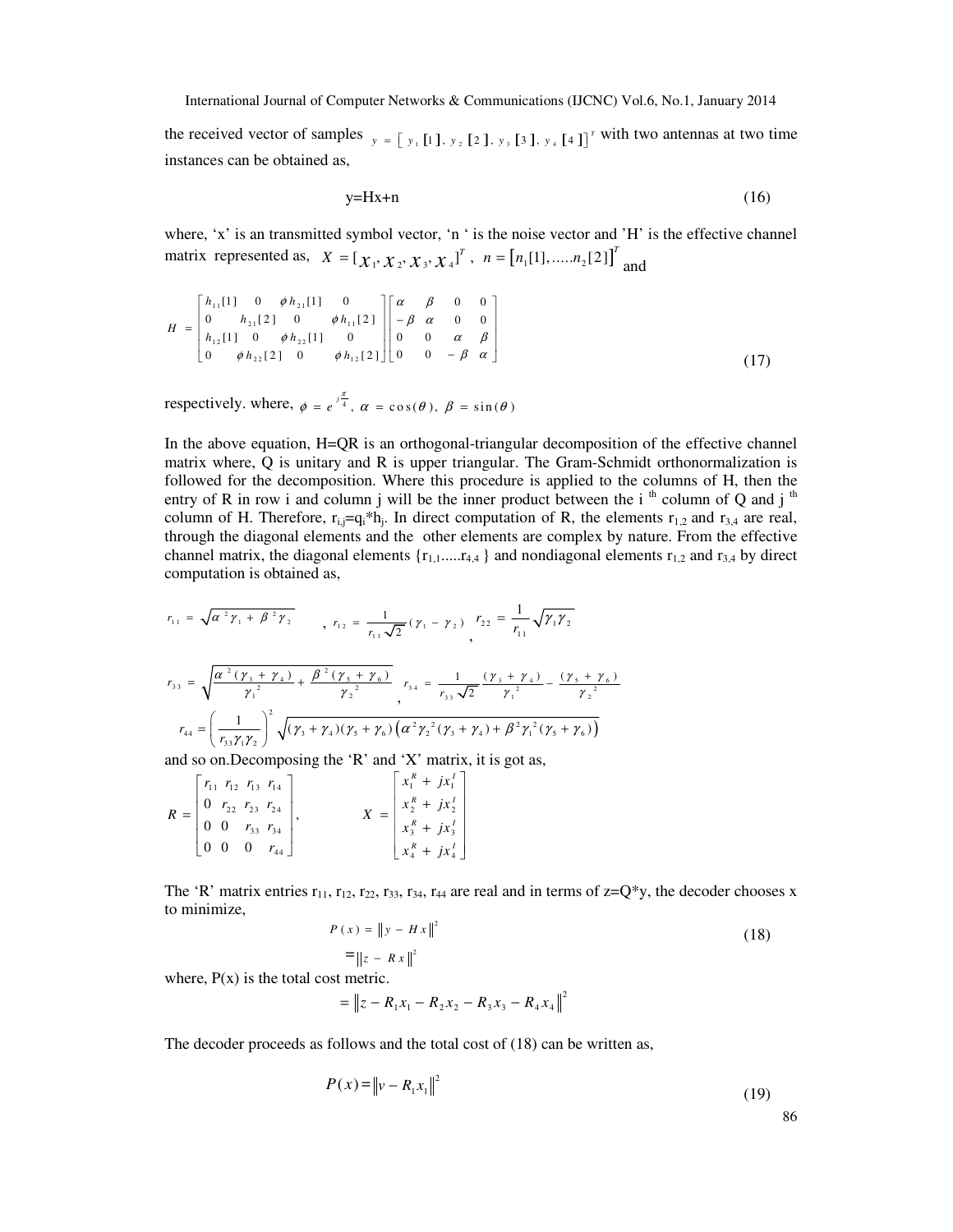$$
= \|v^R - R_1 x_1^R\|^2 + \|v^I - R_1 x_1^I\|^2
$$
  

$$
v = z - R_2 x_2 - R_3 x_3 - R_4 x_4
$$

The importance of going from equations (18) to (19) is the fact that  $R_1$  is real. Therefore, for every candidate  $(x_1, x_2, x_3, x_4)$  the fact that  $R_1$  is real and allows the receiver to decide on real symbol  $(x_i^R)$  from  $x_1^R$ ) from the imaginary symbol  $(x_1^I)$  separately by minimizing  $|v_1^R - r_{1,1}x_1^R|^2 + |v_1^I - r_{1,1}x_1^I|^2$  $v_1^r - r_{1,1} x_1^r \vert^2$ . The decoded symbol vector 'x' will be the minimum of the overall cost metric  $P(x)$ . The minimum of overall cost metric  $P(x)$  is obtained using the tree search algorithm. A sphere decoder with four level tree, for the reduced golden ratio-golden codes (RGR-GC) associated with different  $x_i$  (i=1,..4) at each level has been discussed. It is proposed with a four level tree that associates  $d^R = x_4^R$  and  $d^I = x_4^I$  in the first level,  $c^R = x_3^R$  and  $c^I = x_3^I$  in the second level,  $b^R = x_2^R$  and  $b^I = x_2^I$  in the third level and  $a^R = x_1^R$  and  $a^I = x_1^I$  in the fourth level. Rewriting the cost metric function as,

$$
P(X) = \|V' - A a^i\|^2 + \|V' - A b^i\|^2 + \|V^k - A a^i\|^2 + \|V^k - A b^i\|^2
$$
  
+ 
$$
\|Z_{3}^T - D c^i\|^2 + \|Z_{4}^T - D d^i\|^2 + \|Z_{3}^R - D c^i\|^2 + \|Z_{3}^R - D c^i\|^2 + \|Z_{4}^R - D d^i\|^2
$$
 (20)

The number of combinations of each symbol  $(x_1)(x_2)(x_3)(x_4)$  is denoted by *q*. The decoding complexity of  $\sqrt{q}$ , comes from the fact that the symbols  $(x_1^R)$  and  $(x_1^I)$  are separately decodable. Therefore, it has the decoding complexity of O ( $q^{1.5}$ ). The next section deals with the tree search algorithm.

#### **4.1. Tree Search Algorithm**

The figure 2, represents the tree diagram of the proposed sphere decoder. As discussed before, the initial level of tree corresponds to bottom or the starting point of the tree called root node. Each node acts as parent node and the emerging node from the parent node is child node. The final stage of the tree structure is called leaf node. The total cost of a leaf node x decomposes into the sum of four branch metrics denoted by  $\sum P_i$ . Where,  $P_i$  represents the branch metric for a branch at the  $(4-i)$ <sup>th</sup> stage of the tree. A sphere decoding algorithm for four level tree structures is briefed. The first few steps involves the initialization (i.e) QR decomposition of effective channel matrix, computation of 'z' and the sphere radius  $\hat{P}$  to infinity. It requires only two sorting operations and incorporates two common optimizations: updating the radius and pruning. The elements k, l, m,n  $\epsilon \Pi$  are the permuted channel matrix elements. In the first level of the decoder, the branch metric of the  $P_4$  is updated and in turn decides the  $x_4^R$  and  $x_4^I$ . In the second level of the decoder, the branch metric of  $P_3$  is updated and  $x_3^R$ ,  $x_3^T$  are estimated. The intermediate values  $V_2$ , $V_1$  are eliminated thereby reducing the interference. In the third level and the fourth level the branch metric  $P_2$  and  $P_1$  is updated with lowest value and estimates the  $x_2^R$ ,  $x_2^I$  and  $x_1^R$ ,  $x_1^I$ respectively. The overall cost for the current symbol vector is updated. If the current cost P is less than the previous smallest cost P then the radius and best candidate vector are updated, otherwise the process is terminated. This procedure is repeated cyclically to decode the symbols.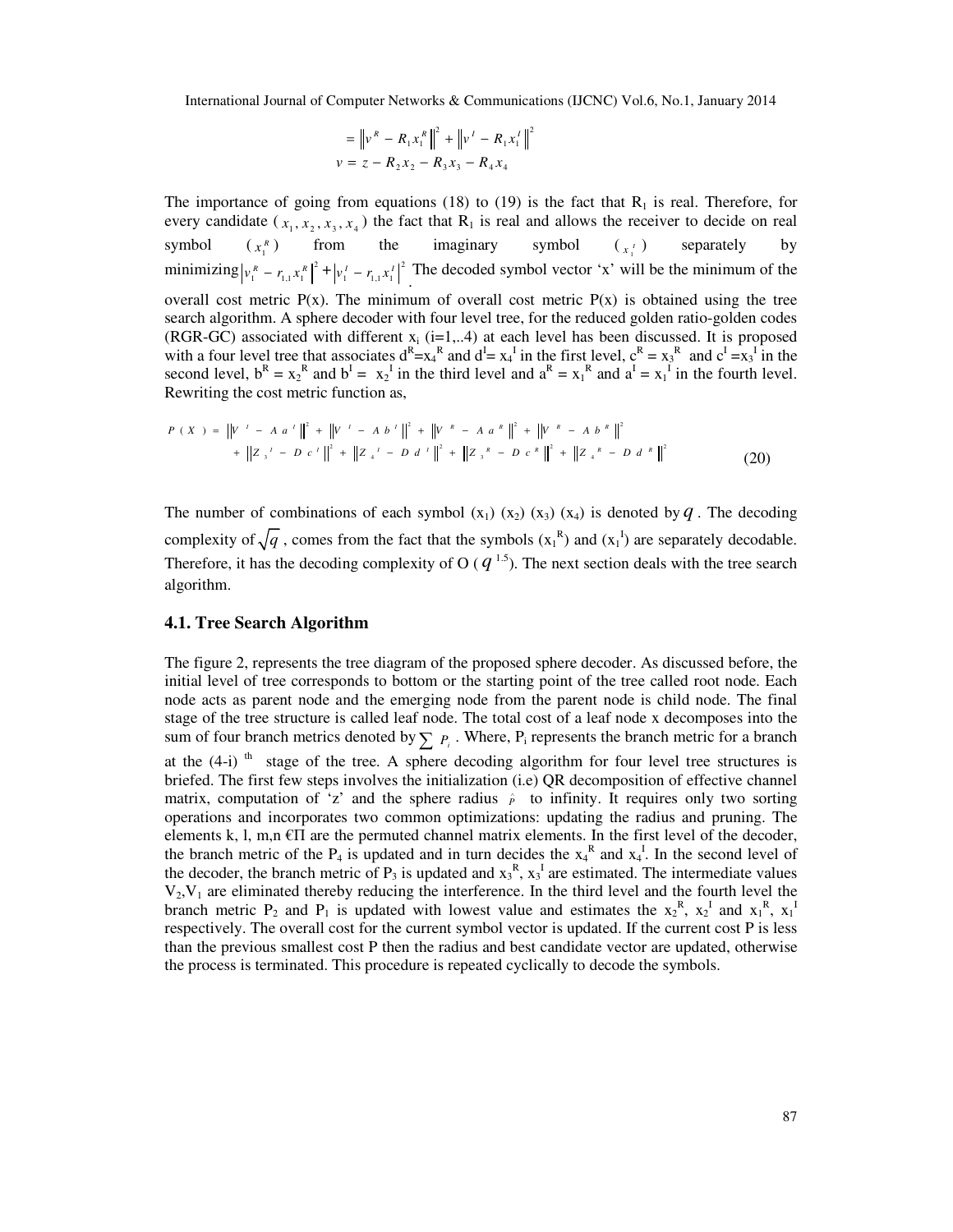

International Journal of Computer Networks & Communications (IJCNC) Vol.6, No.1, January 2014

Figure 2. Tree representation of Proposed Sphere decoder

# **5. SIMULATION ANALYSIS**

The simulation analysis for the proposed method is performed with the following parameters and it is tested in MATLAB 7.10 software. This section discusses the simulation analysis of the proposed scheme using the parameters mentioned in Table 1. The complexity analysis of the proposed scheme is tested initially and further the performance analysis of the proposed scheme in cooperative relaying scenario is analyzed.

| <b>PARAMETERS</b>           | <b>VALUES/TYPES</b>              |
|-----------------------------|----------------------------------|
| Number of bits              | $2x10^4$                         |
| Number of Transmit antennas | 2                                |
| Number of Receive antennas  | 2                                |
| <b>Modulation</b> schemes   | 4-QAM, QPSK                      |
| Code rate                   | 1,1/2                            |
| Decoder Type                | ML, RGR-GC sphere                |
| Coding Types                | Alamouti, Golden, silver, RGR-GC |

|  | Table 1. Simulation parameters |  |
|--|--------------------------------|--|
|--|--------------------------------|--|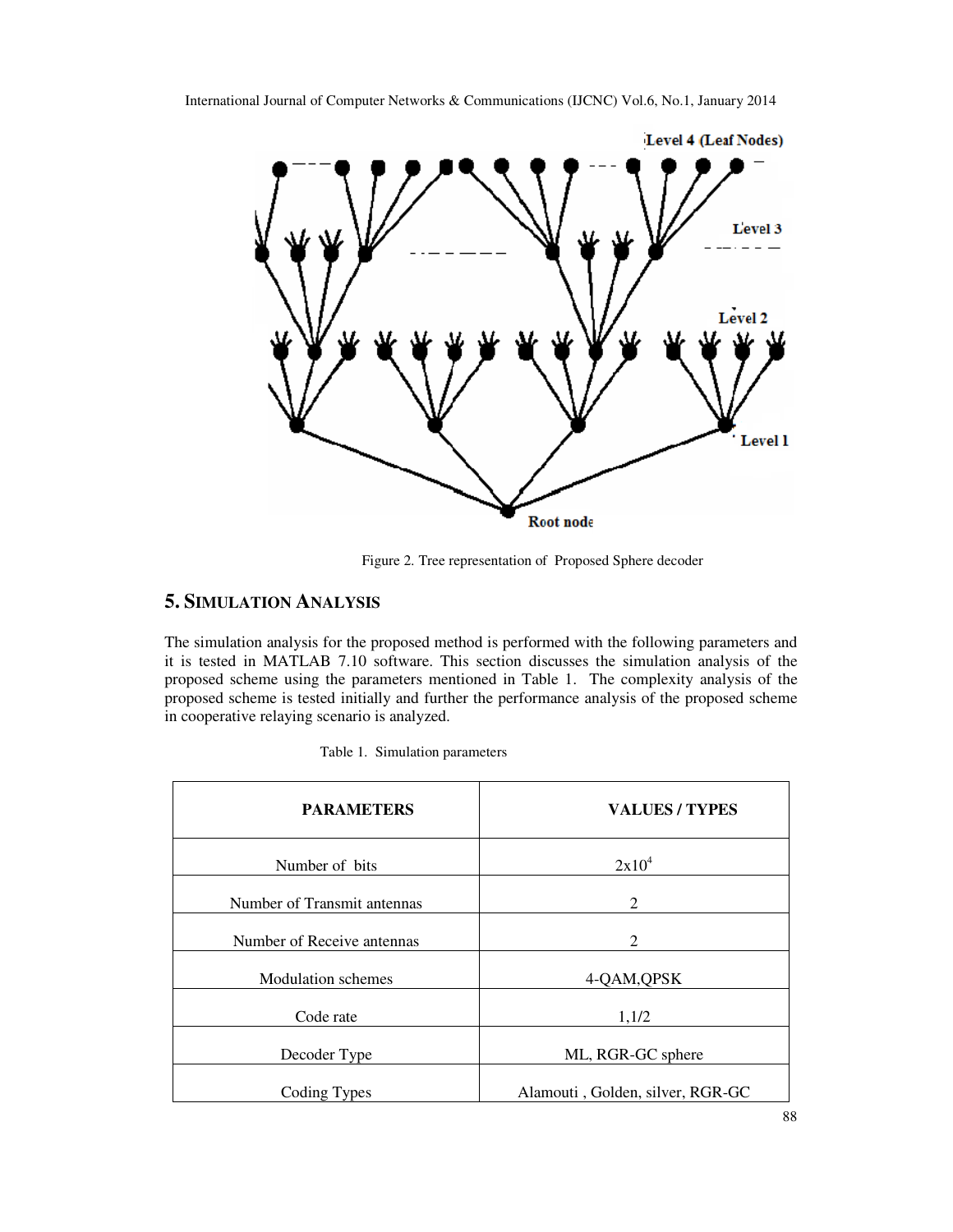| Number of Transmitter | 1                            |
|-----------------------|------------------------------|
| Number of receiver    |                              |
| Number of relay       |                              |
| Power allocation      | $Ps = Pr = (1/2)P = 0.5$     |
| Relay location        | $Dsr = Dsd = (1/2)Dsd = 0.5$ |
| Path loss exponent    | 2,3                          |
| Doppler frequency     | 0.01                         |
| Channel Type          | Rayleigh fading              |

International Journal of Computer Networks & Communications (IJCNC) Vol.6, No.1, January 2014



Figure 3. Performance comparison of Proposed (RGR-GC) sphere decoder with the ML decoder

From figure 3, the performance graphs were plotted for golden codes with proposed low complexity sphere decoder and proposed RGR-GC with conventional ML decoder. It is observed that the proposed RGR-GC with ML decoder achieves better BER performance compared to the other methods. In general ML decoder has better BER performance with less complexity for higher order modulations. So, it is claimed that the proposed RGR-GC sphere decoder achieves near ML performance with less computational complexity.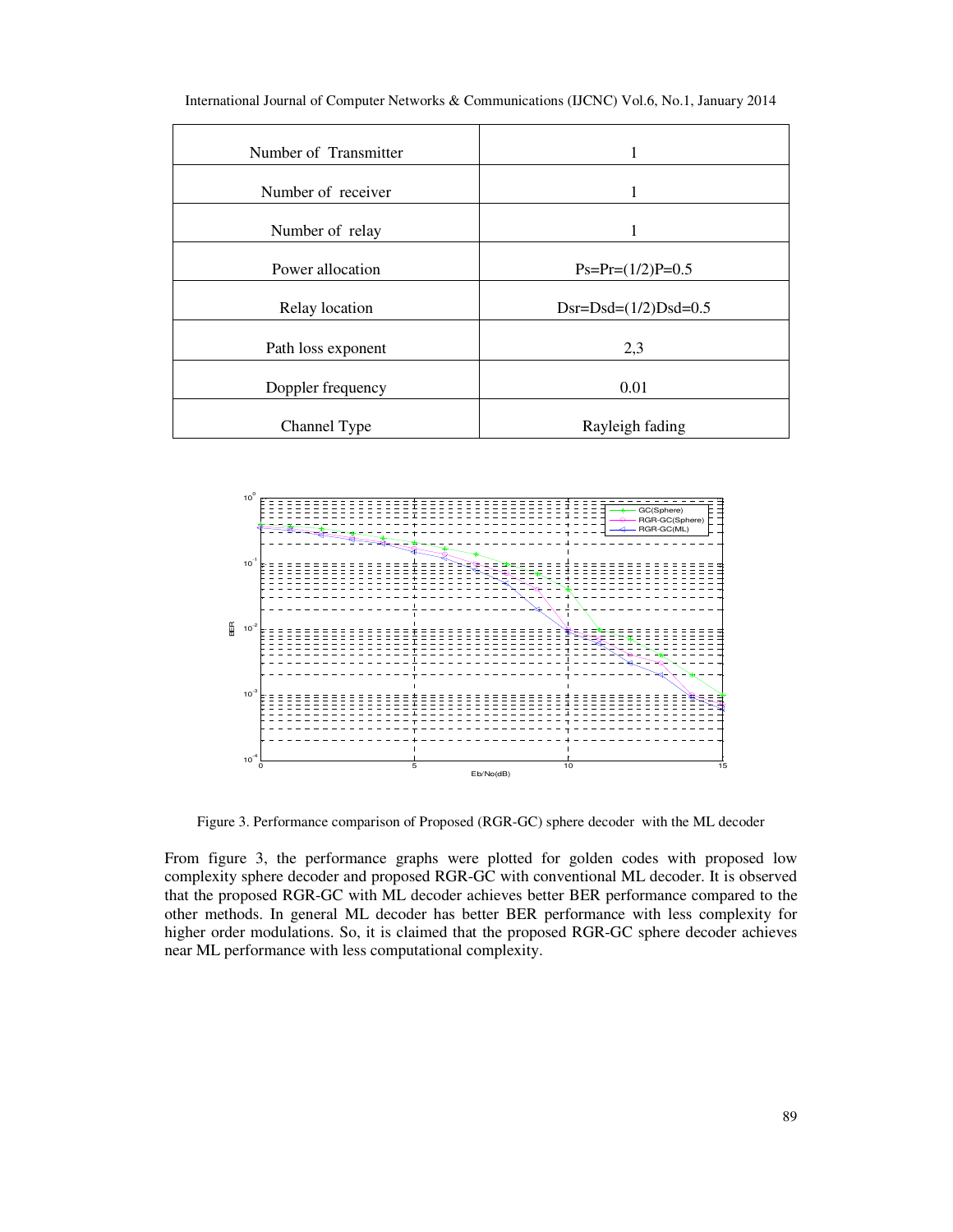

Figure 4. Complexity analysis for the proposed low complex sphere decoder and conventional ML decoder

The complexity analysis graphs were plotted for the proposed low complex sphere decoder and conventional ML decoder. From figure. 4, it is inferred from the graph that , for a fixed Eb/No of 3 dB the number of operations performed by the proposed low complex sphere decoder and conventional ML decoder is 10 (approx)and 100 (approx). The proposed scheme has less computational complexity compared to the conventional scheme.



Figure. 5 BER performance analysis of the proposed RGR-GC inCooperative relaying scenario

From figure. 5, the BER performance analysis graph for the proposed RGR-GC in cooperative relaying transmission and non-cooperative transmission were plotted. It is inferred that, for a fixed BER of  $10^{-3}$  the cooperative transmission method requires 13.5dB (approx) and noncooperative transmission scheme requires 14.5 dB (approx). The BER performance of the proposed RGR\_GC in cooperative transmission has better performance compared to the RGR\_GC in Non-cooperative transmission.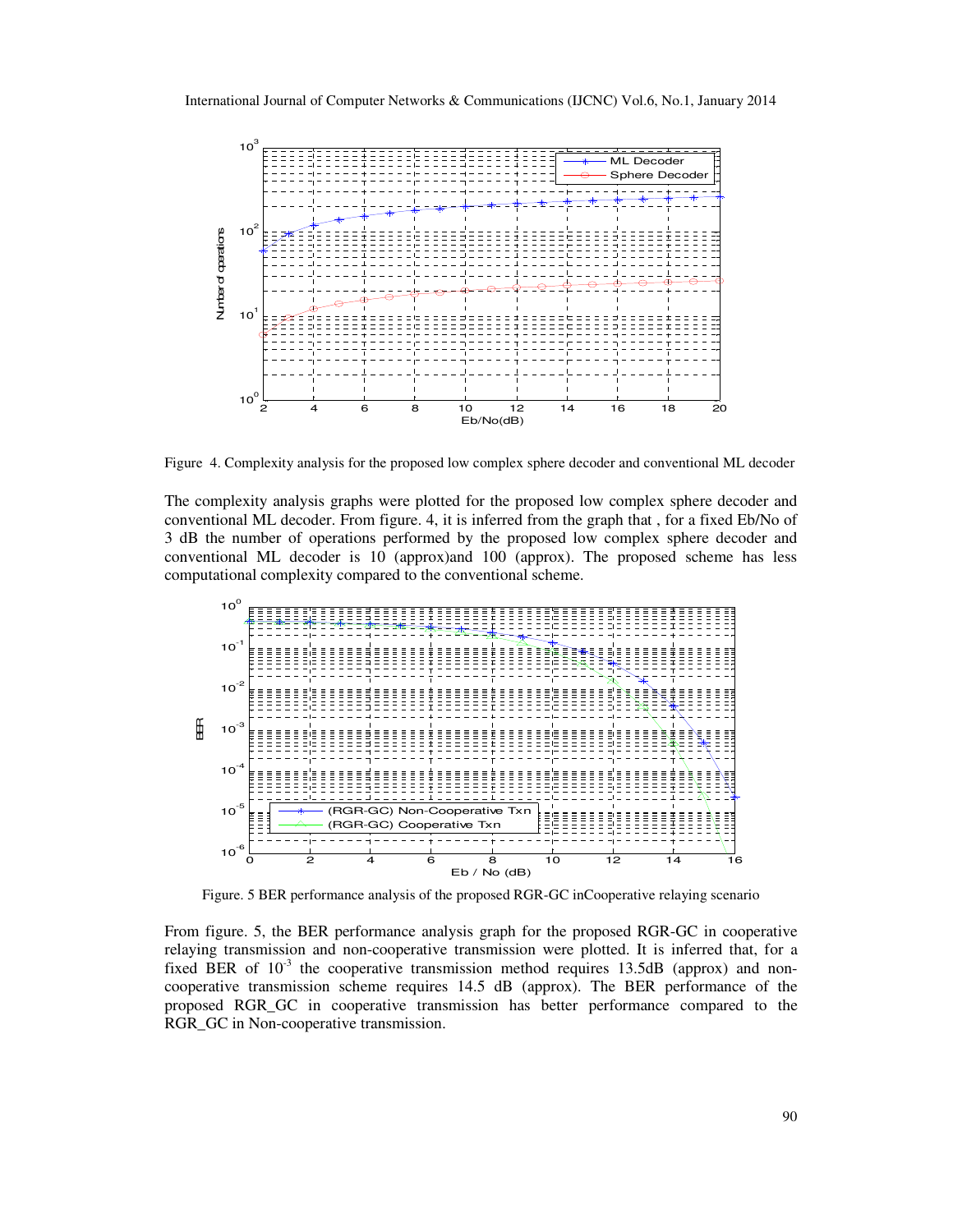

Figure 6. Outage Probability Versus Spectral Efficiency of (RGR-GC) in Cooperative relaying scenario

From figure 6, the performance graphs for RGR\_GC in cooperative relaying method were plotted between outage probability and spectral efficiency. It is inferred that for a fixed spectral efficiency of 2bps/Hz the proposed (RGR\_GC) in cooperative transmission method has the outage probability of 0.005 (approx) and in non-cooperative transmission method has the outage probability of 0.01 (approx). Then, for fixed outage probability of  $10^{-2}$ , the spectral efficiency for cooperative transmission method and non-cooperative transmission is 2 bps/Hz and 1.5 bps/Hz respectively. The proposed RGR\_GC in cooperative transmission has minimum outage probability and increased spectral efficiency compared to the RGR\_GC in Non-cooperative transmission method. According to the system capacity condition, as the spectral efficiency increases the outage probability also gets increased.



Figure 7. Outage Probability Versus Eb / No of (RGR-GC) in Cooperative relaying scenario

The BER performance analysis graph for the proposed RGR-GC in cooperative relaying transmission and non-cooperative transmission were plotted. From figure 7, it is inferred that, for a fixed Eb/No of 15dB the (RGR\_GC) in cooperative transmission method has the outage probability of  $1x10^{-3}$  (approx) and in non-cooperative transmission method has the outage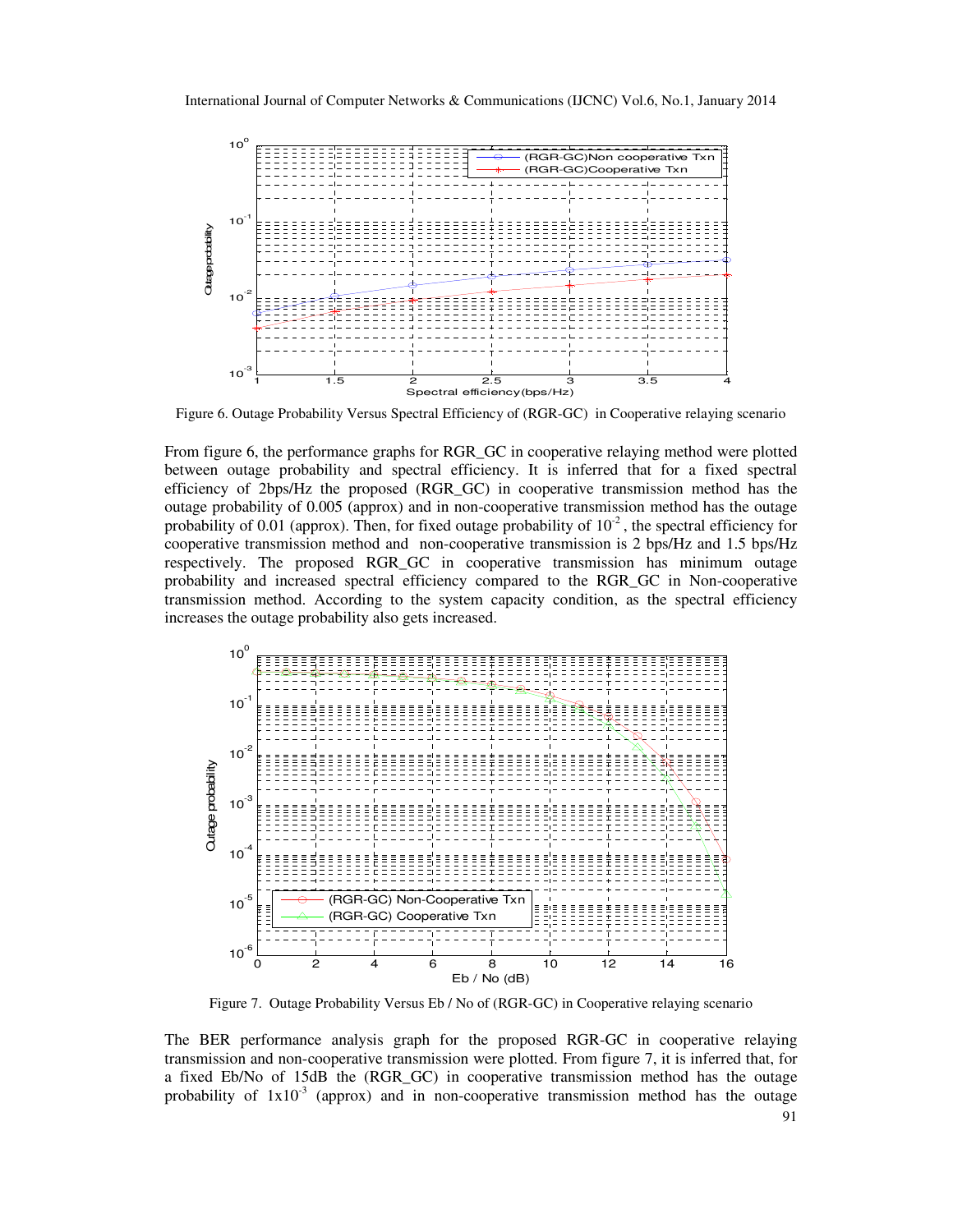probability of  $1.42x10^4$  (approx). The proposed RGR\_GC in cooperative transmission has minimum outage probability compared to the RGR\_GC in Non-cooperative transmission method.

## **6. CONCLUSION**

In this paper, a modified golden code with the low complexity sphere decoder which uses tree search algorithm implemented in the nodes of the cooperative relaying system is proposed. The proposed decoder complexity is analyzed through simulation and it proves to exhibit less complexity compared to the conventional ML decoder. The single relay cooperative communication with DF protocol is considered. Simulation analysis is done and the simulation results shows that the proposed scheme achieves better BER performance, minimum outage probability and increased spectral efficiency, which is the need of the hour for the cooperative relaying scenario of wireless communication.

### **REFERENCES**

- [1] Z. Li, X.-G. Xia, and M. H. Lee, "A simple orthogonal space-time coding scheme for synchronous cooperative systems for frequency selective fading channels," IEEE Trans. Commun., vol. 58, no. 8, pp.2219-2224, Aug. 2010.
- [2] Manav R. Bhatnagar , "Decode-and-Forward-Based Differential Modulation for Cooperative Communication System With Unitary and Nonunitary Constellations" , IEEE Transactions On Vehicular Technology, Vol. 61, No. 1, January 2012.
- [3] Wang and Xia, "Asynchronous cooperative communication systems: A survey on signal designs", Science China Information Sciences, August 2011.
- [4] Hongjiang Xiao, Qionghai Dai, Xiangyang Ji, and Wenwu Zhu, "A Novel JSCC Framework With Diversity-Multiplexing-Coding Gain Tradeoff for Scalable Video Transmission Over Cooperative MIMO, IEEE Transactions On Circuits And Systems For Video Technology, Vol. 20, No. 7, July 2010.
- [5] Ehsan Yazdian,Mohammad Reza Pakravan, Adaptive Modulation Technique for Amplify and Forward Cooperative Diversity and Fairness Analysis, IEEE International Conference on Telecommunications, ICT June 2008.
- [6] Michael Knox, Elza Erkip, Kshitij Kumar Singh, "Cooperative coding implementation at the physical layer", IEEE International Conference Acoustics Speech and Signal Processing (ICASSP), March 2010.
- [7] Jinhong Yuan and Zhuo chen, "Distributed space time trellis codes for a cooperative system", IEEE Trans. on Wireless Communications, vol. 8, No. 11, October 2009.
- [8] Manav R.Bhatnagar,and Are Hjorunges, "Amplify based double differential modulation for Cooperative communications", Proceedings in IEEE International conference on COMmunication Systems And NETworks, COMSNETS'09
- [9] Soon Xin Ng, Kai Zhu and Lajos Hanzo, "Distributed source coding, channel coding and modulation for cooperative communications", VTC2010-FALL Ottawa, Sep 2010.
- [10] Roderick Jaehoon and Huaping liu, "Transmission pattern selection for relay communication with Distributed space time codes", IEEE International Conference on Communication Systems, ICCS November 2008.
- [11] Sheng Yang and Jean-Claude Belfiore, Optimal Space-Time codes for the MIMO amplify and forward cooperative channel, IEEE Trans. Inform. Theory, vol. 53, no. 2, February 2007.
- [12] R. Nikjah and N. C. Beaulieu, "Achievable rates and fairness in rateless coded decode- and-forward half- duplex and full-duplex opportunistic relaying," in Proc. IEEE ICC, May 2008.
- [13] R. U. Nabar, H. Bolcskei, and F. W. Kneubuhler, "Fading relay channels:performance limits and space- time signal design," IEEE J. Sel. Areas Commun., vol. 22, no. 6, pp. 1099-1109, Aug.2004.
- [14] Andrej Stefanov and Elza Erkip, "Cooperative space-time coding for wireless networks", IEEE Trans. on Communications, vol. 53, No. 11, November 2005.
- [15] J.C. Belfiore, G. Rekaya, and E. Viterbo, "The Golden Code: A 2×2 full rate Space-Time Code with Non Vanishing Determinants," IEEE Trans. on Inf. Theory, vol. 51, no 4, April 2005.